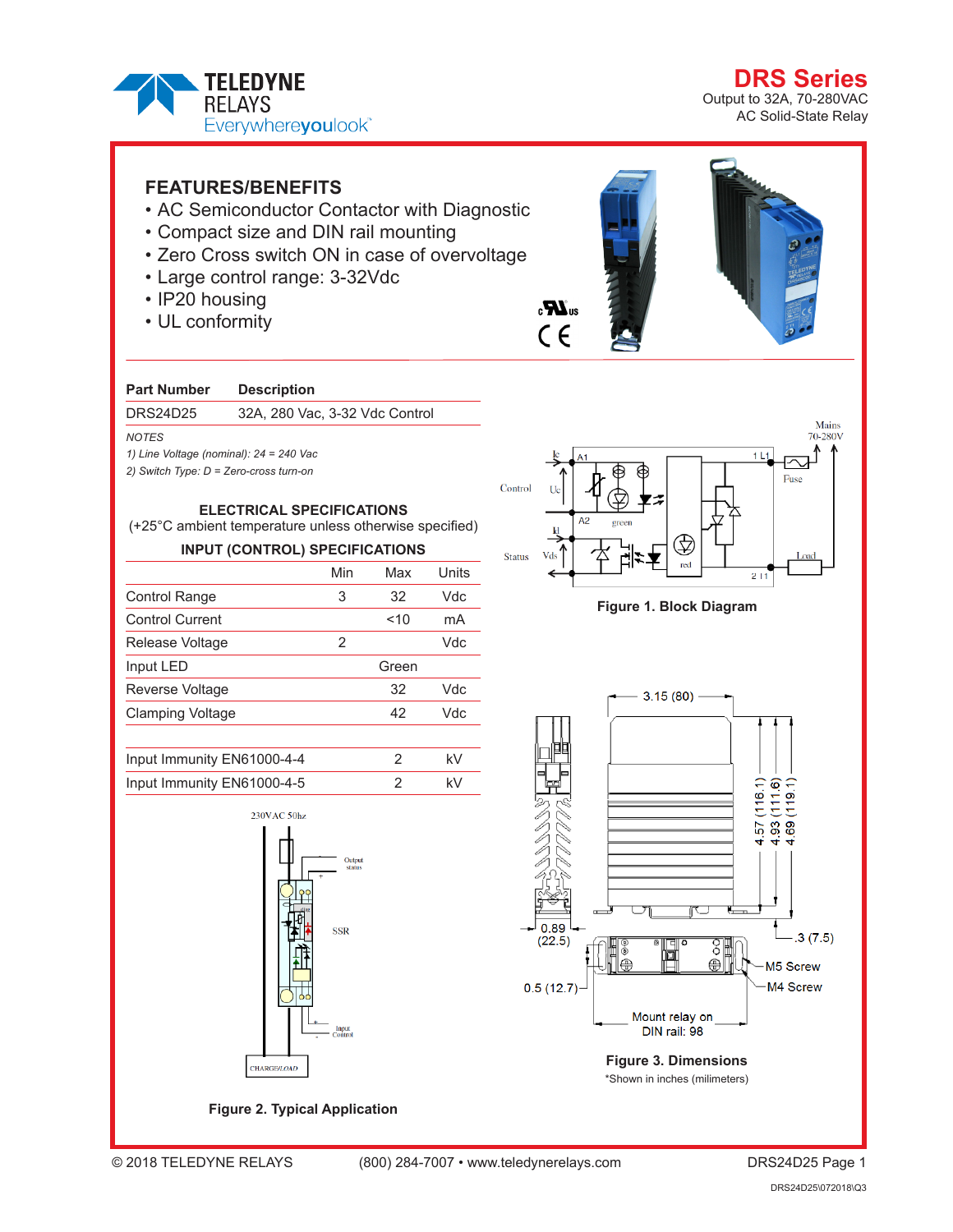

**DRS** Output to 32A, 70-280VAC AC Solid-State Relay

## ELECTRICAL SPECIFICATIONS

(+25°C ambient temperature unless otherwise specified)

| <b>OUTPUT (LOAD) SPECIFICATIONS</b>           |     |      |           |
|-----------------------------------------------|-----|------|-----------|
|                                               | Min | Max  | Units     |
| <b>Operating Range</b>                        | 12  | 940  | Vdc       |
| Peak Voltage                                  |     | 1200 | Vpeak     |
| Zero Cross Level                              |     | 14   | V         |
| On State Voltage Drop (typical)               |     | 0.9  | V         |
| Dynamic Resistance (typical)                  |     | 8    | $m\Omega$ |
| Off State Leakage Current                     |     | 5    | mA        |
| Minimum Load Current                          |     | 100  | mA        |
| Turn On Time                                  |     | 10   | ms        |
| Turn Off Time                                 |     | 10   | ms        |
| Operating Frequency Range                     | 40  | 440  | Hz        |
| Off State dv/dt                               |     | 500  | V/µs      |
| Maximum di/dt Non Repetitive                  |     | 50   | $A/\mu s$ |
| $l2t$ (<10ms)                                 |     | 1500 | $A^2S$    |
| Conducted Immunity Level IEC 1000-4-4 (burst) |     |      |           |

4kV criterion B Conducted Immunity Level IEC 1000-4-5 (Surge) 4kV criterion B

### **GENERAL CHARACTERISTICS (at 25°C)**

|                                          |       |                           | Units       |
|------------------------------------------|-------|---------------------------|-------------|
| Input to Output Insulation               |       | 4000                      | Vrms        |
| Output to Status Insulation              |       | 2500                      | Vrms        |
| Output to Case Insulation                |       | 4000                      | Vrms        |
| Insulation Resistance                    |       | $100$ (@500Vdc) $M\Omega$ |             |
|                                          |       |                           |             |
| Vibration Resistance 10-55Hz             |       | 1.5                       | mm          |
| Shock Resistance (on DIN rail w/ screws) |       | 30/50                     | g           |
|                                          |       |                           |             |
|                                          | Min   | Max                       | Units       |
| <b>Ambient Temperature</b>               | -40   | 80                        | $^{\circ}C$ |
| Storage Temperature                      | $-40$ | 100                       | °C          |
| <b>Ambient Humidity</b>                  | 40    | 85                        | %           |

# **STATUS OUTPUT CHARACTERISTICS (at 25°C)**

|                                    | Min | Max | Units |
|------------------------------------|-----|-----|-------|
| Voltage Range                      | 1   | 32  | V     |
| <b>Output Current</b>              | 0   | 0.1 | А     |
| On Resistance                      |     | 2   | Ω     |
| Open Delay (faults)                |     | 70  | ms    |
| Total Open Delay (faults)          |     | 120 | ms    |
| Closed Mains Delay                 |     | 20  | ms    |
| Maximum Cable length for Open Load |     | 40  | m     |







**Figure 5. Thermal Curves**